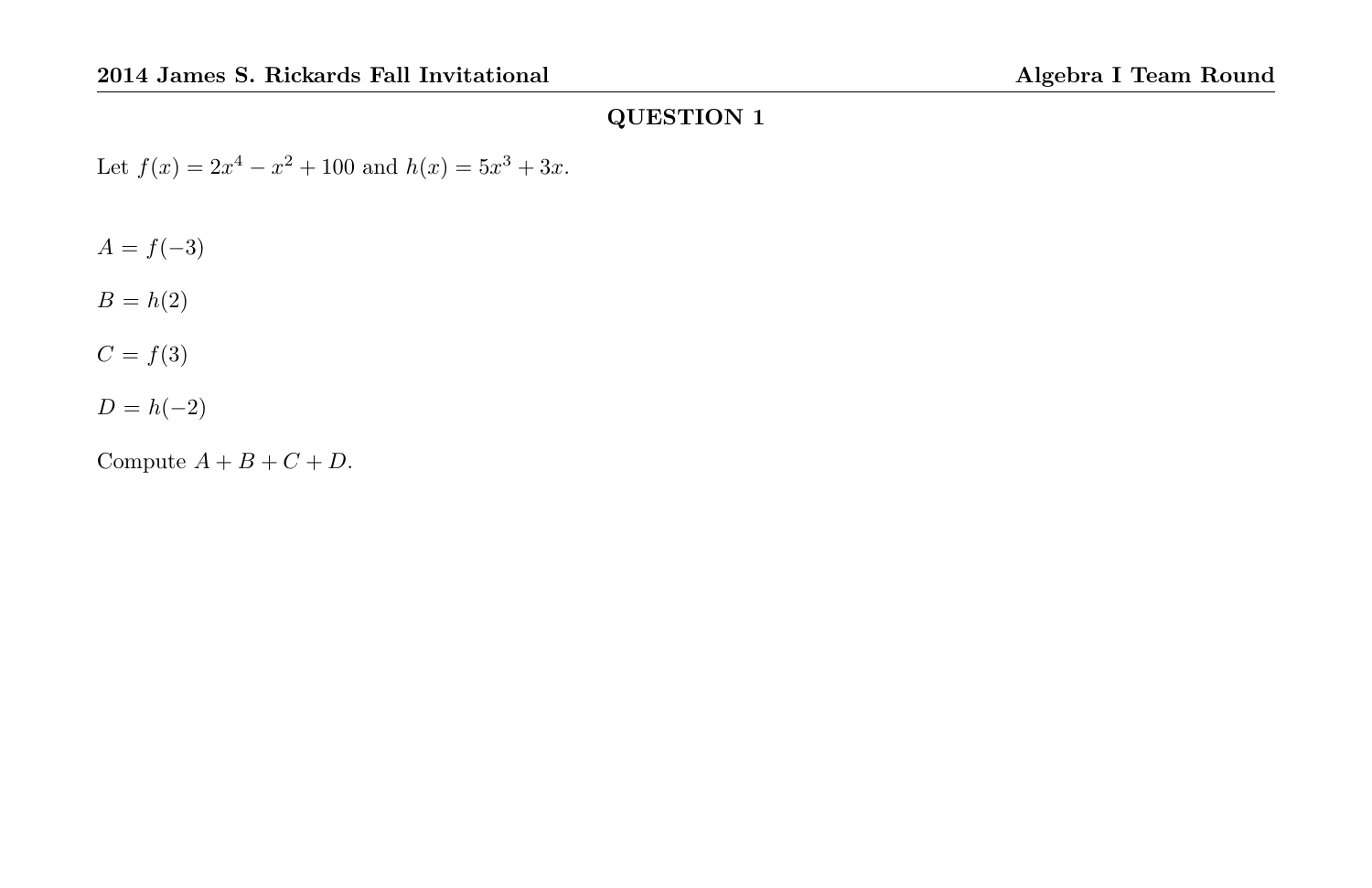Let  $a@b = a(b - a) + a - b^2$  and let  $a * b = b - a + b^2 - a^2$ .

Then

 $A = (3@2)$ 

 $B = (2 * 4)$ 

 $C = (4@(2*3))$ 

 $D = x@x$ 

Compute  $A + B + C + D$ .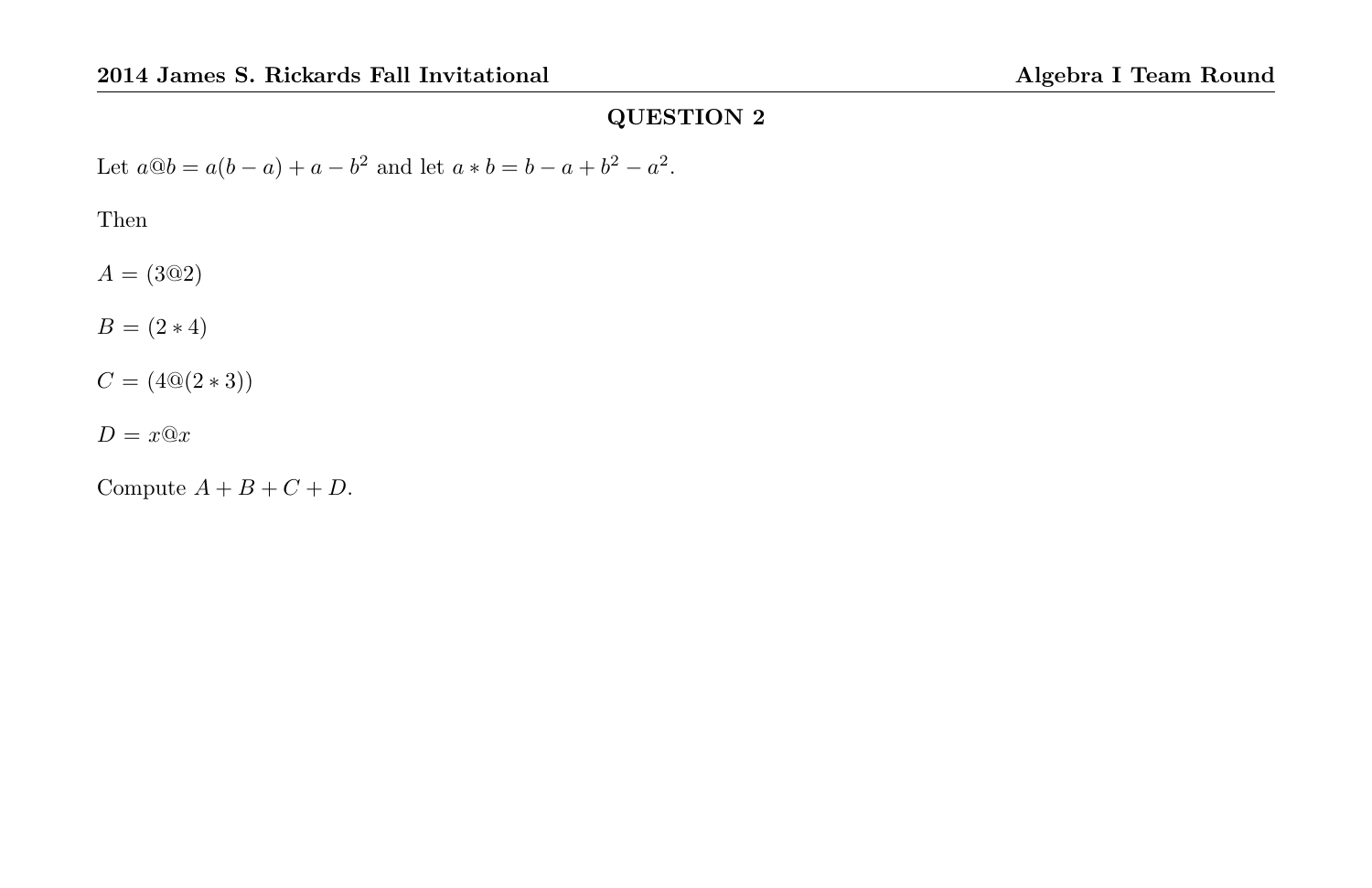$A =$  the degree of the multivariable polynomial  $a^3b^2 + ab^4 + a^6 + ab^4$ 

B = the larger solution of  $3(x-4)^2 = 27$ 

C = the sum of the squares of the roots of  $x^2 - 6x + 8 = 0$ 

D = the product of the solution(s) of  $3x^2 + 5x - 18 = 0$ 

Compute  $A + B + C + D$ .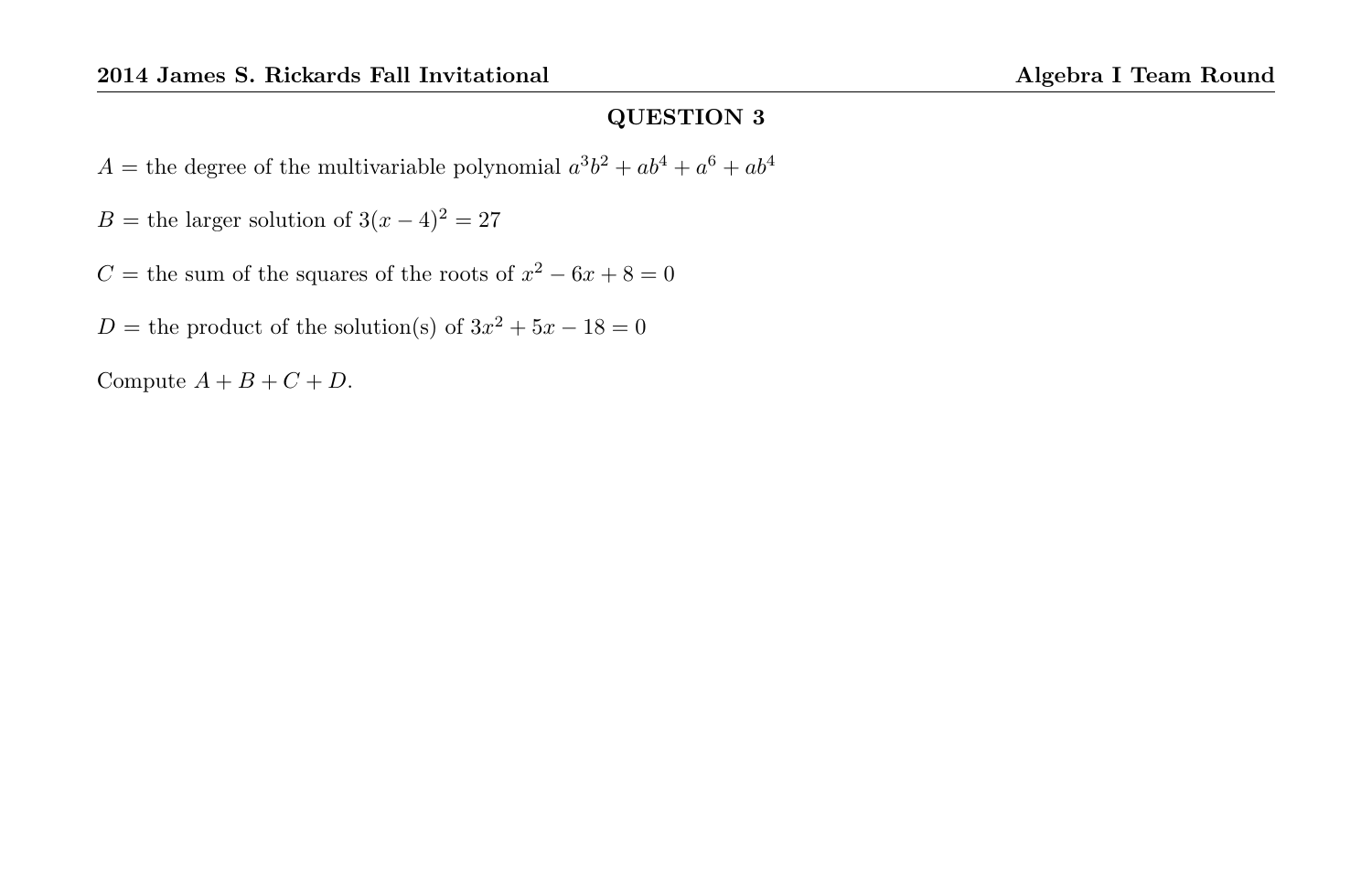John received a bag of marbles for his birthday. The bag of marbles contains 6 red marbles, 8 white marbles, and 10 black marbles. John tries to solve various probability questions. Help John solve the following questions. (Note: John picks marbles one at a time and without replacement.)

 $A =$  the probability of selecting a red marble after removing all of the black marbles

 $B =$  the probability of selecting two red marbles

 $C =$  the probability of selecting a red and then a white marble in that order

 $D =$  the probability of not selecting a black marble

Compute  $7A + 92B + 23C + 12D$  in simplest form.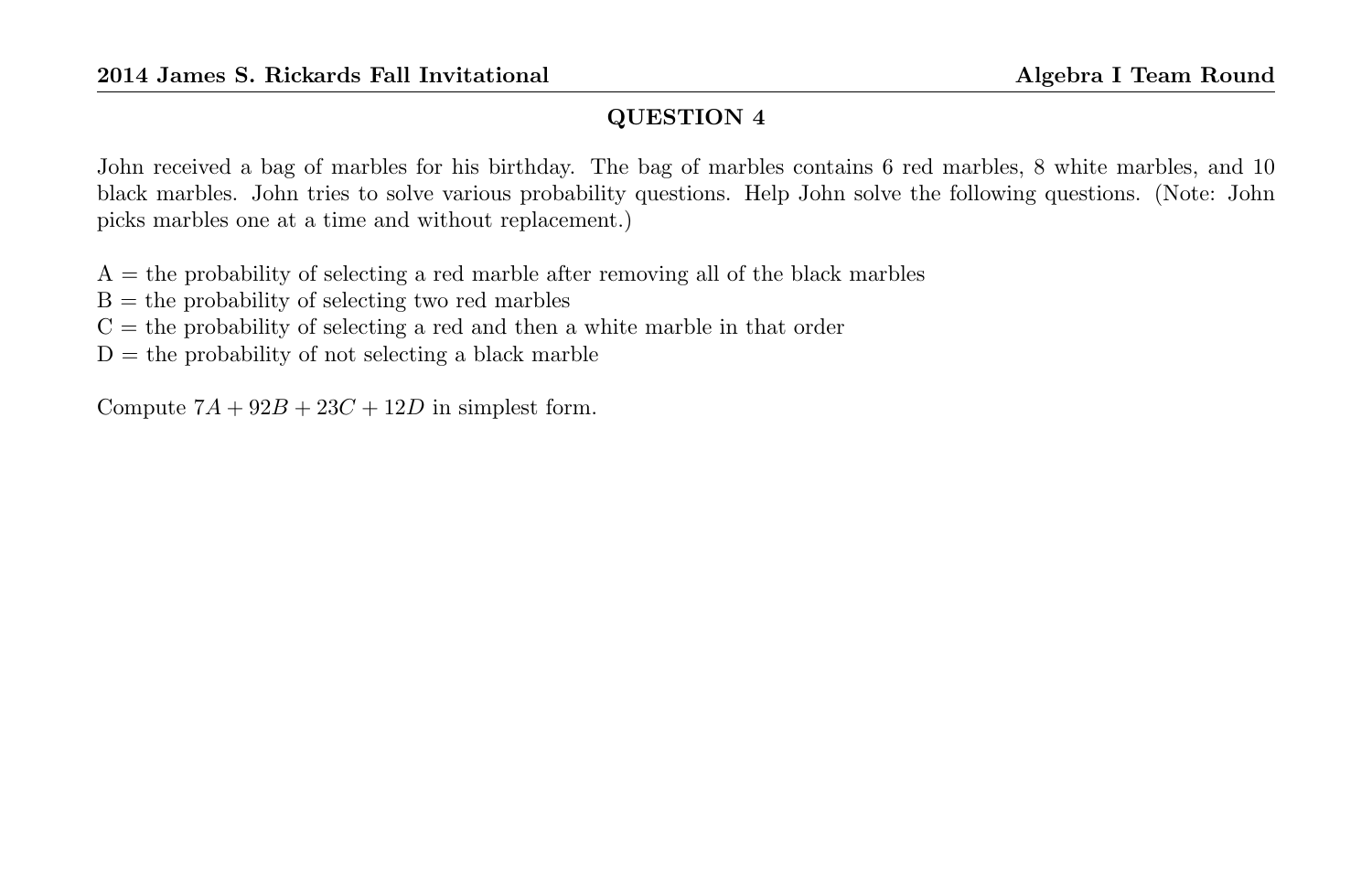Start with 0. For every true statement, add 4 to your answer. For every false statement, subtract 1 from your answer.

 $\pi$  is a irrational number 23  $\frac{1}{9}$  is an integer -4 is a whole number √ 6 is rational -2 is a natural number 3 is a real number

What is the final answer?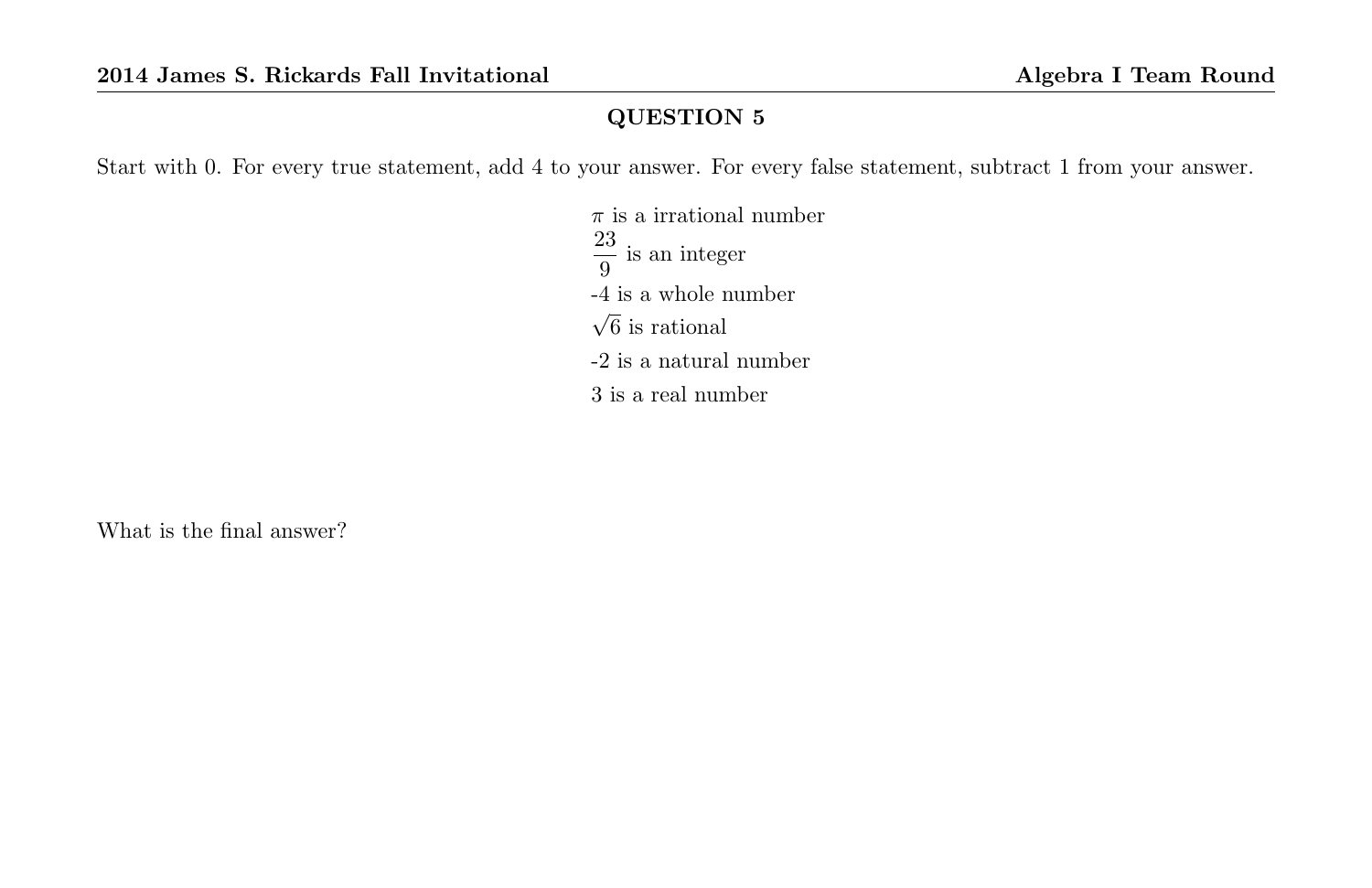Let

$$
A = \left(\frac{1}{2}\right)\left(\frac{2}{3}\right)\left(\frac{3}{4}\right)\cdots\left(\frac{99}{100}\right)
$$
  
\n
$$
B = \text{the sum of the prime factors of } 2014
$$
  
\n
$$
C = \text{the product of the prime factors of } 2014
$$
  
\n
$$
D = \text{the rationalization of } \frac{6}{(4+\sqrt{5})}
$$

Compute  $100A + B + C + 11D$ .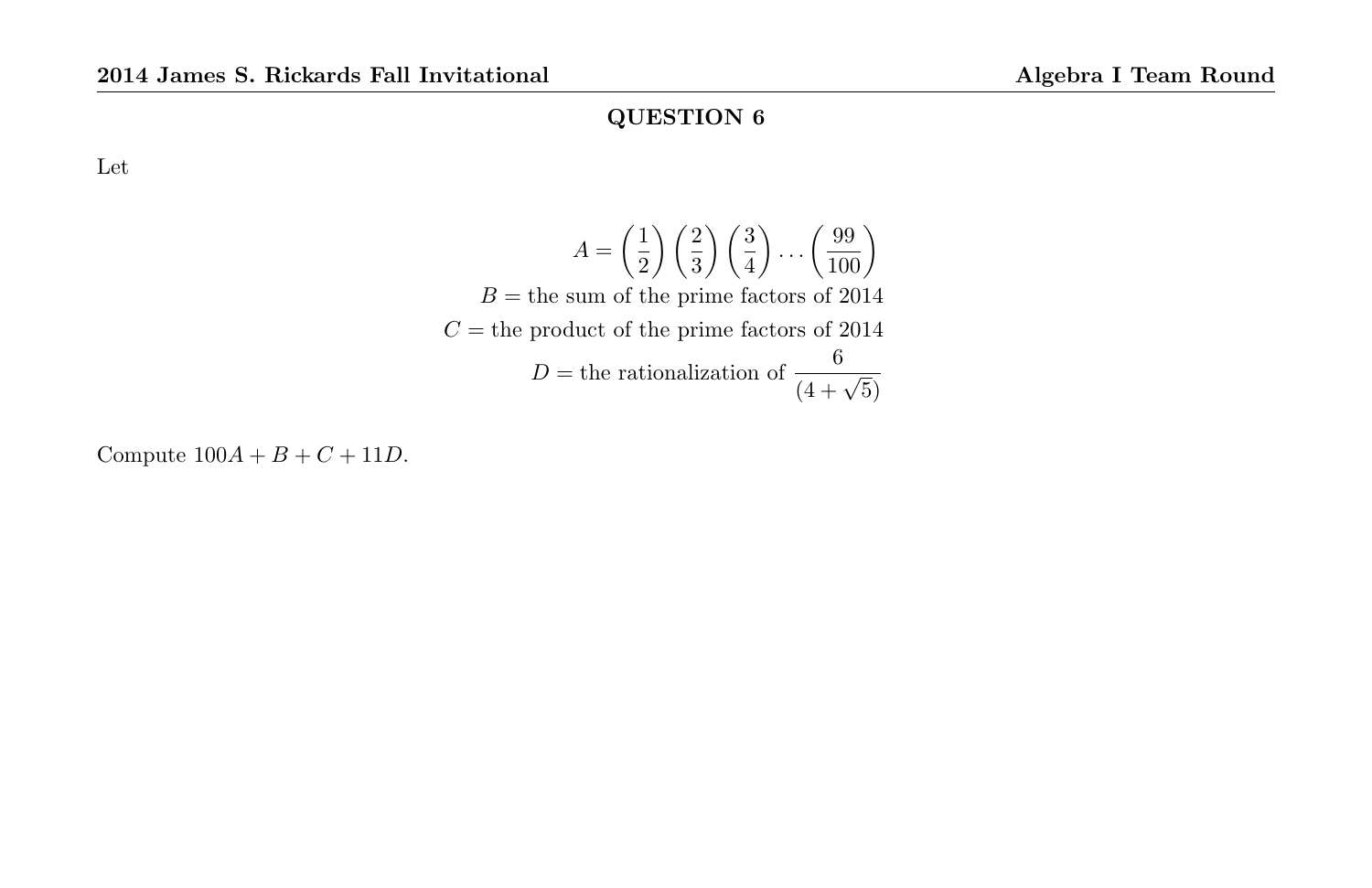Consider the set of numbers  $\{4, 4, 4, 4, 4, 5, 5, 5, 5, 5, 5, 6, 6, 6, 6, 6, 7, 7, 7, 10\}.$ 

 $A =$  the mean of this set + the mode of this set

 $B =$  the range of this set

Compute the harmonic mean of 20A and B.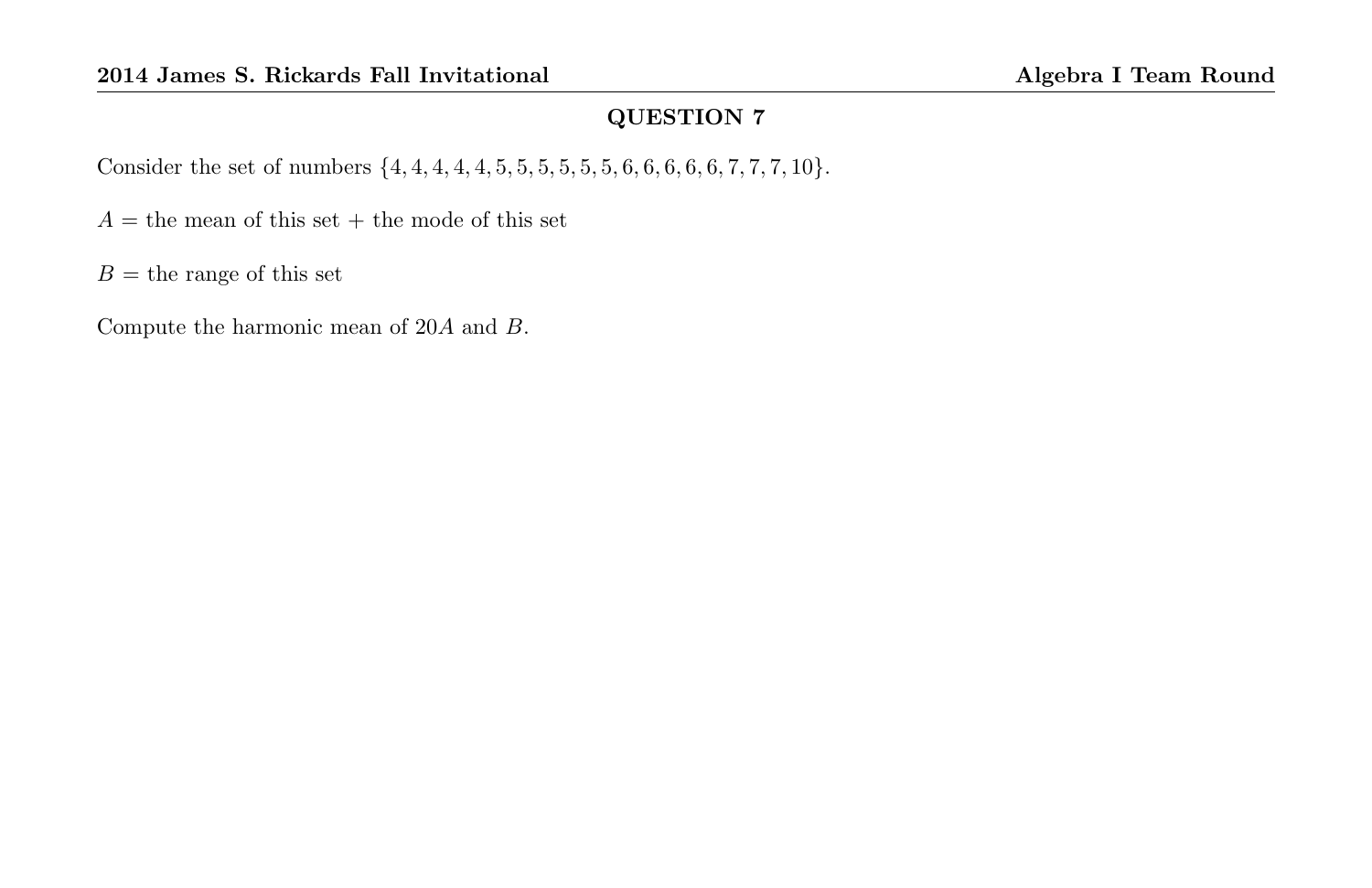Simplify  $\frac{x^6w^{-3}z^5y^2w^4}{x^3}$  $rac{x}{z-3yw^9x^8z^{-1}}$  so that there are no negative exponents.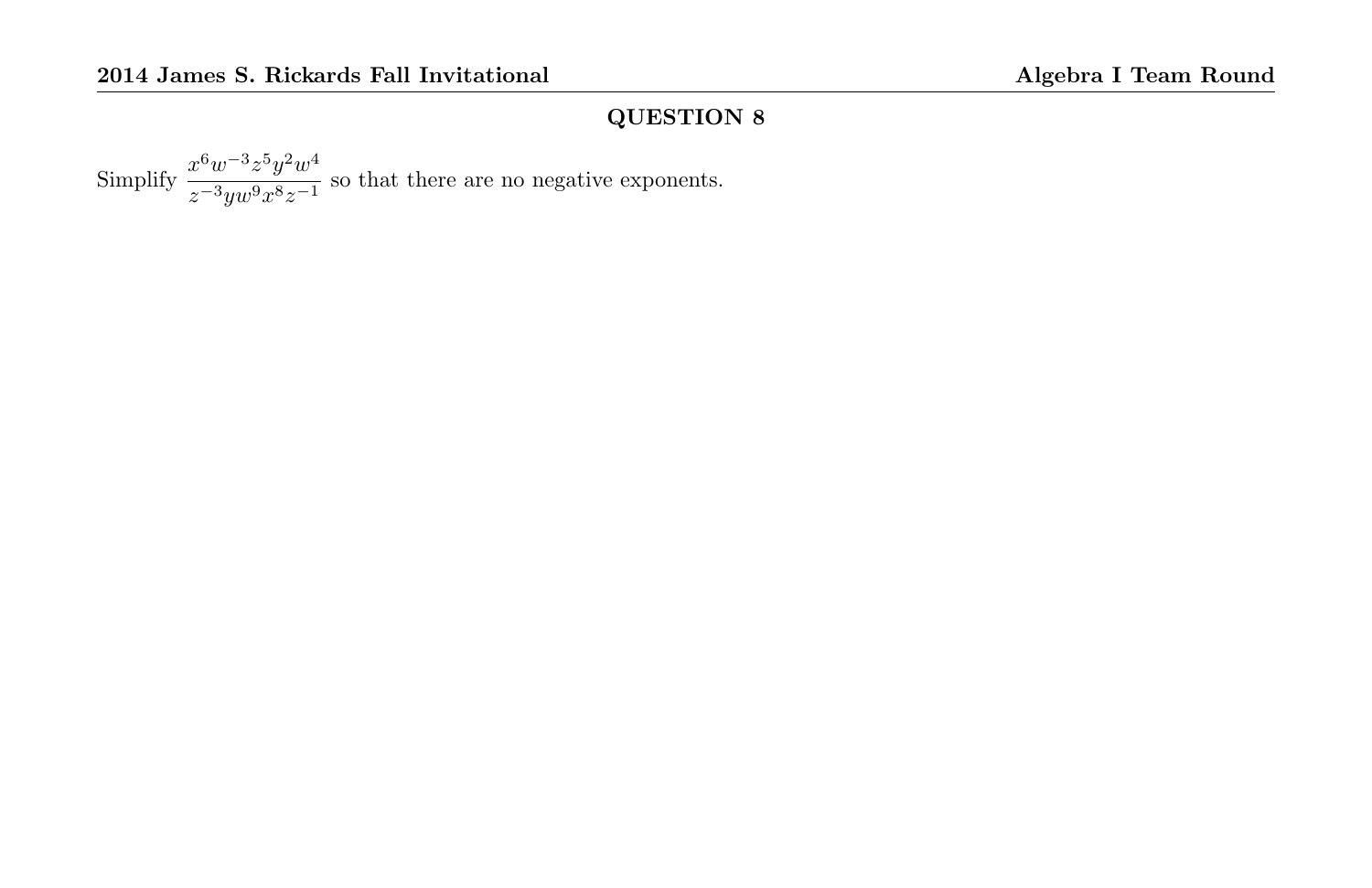Let

A = the minimum value of  $y = (x - 4)^2 + 3$ B = the maximum value of  $y = (7 - x)(x - 11)$ C = the sum of coordinates of the vertex of  $y = (x - 2)(x - 4)$ D = the sum of the reciprocals of the roots of  $7x^2 + 5x + 70 = 0$ 

Find  $A + B + C + 70D$ .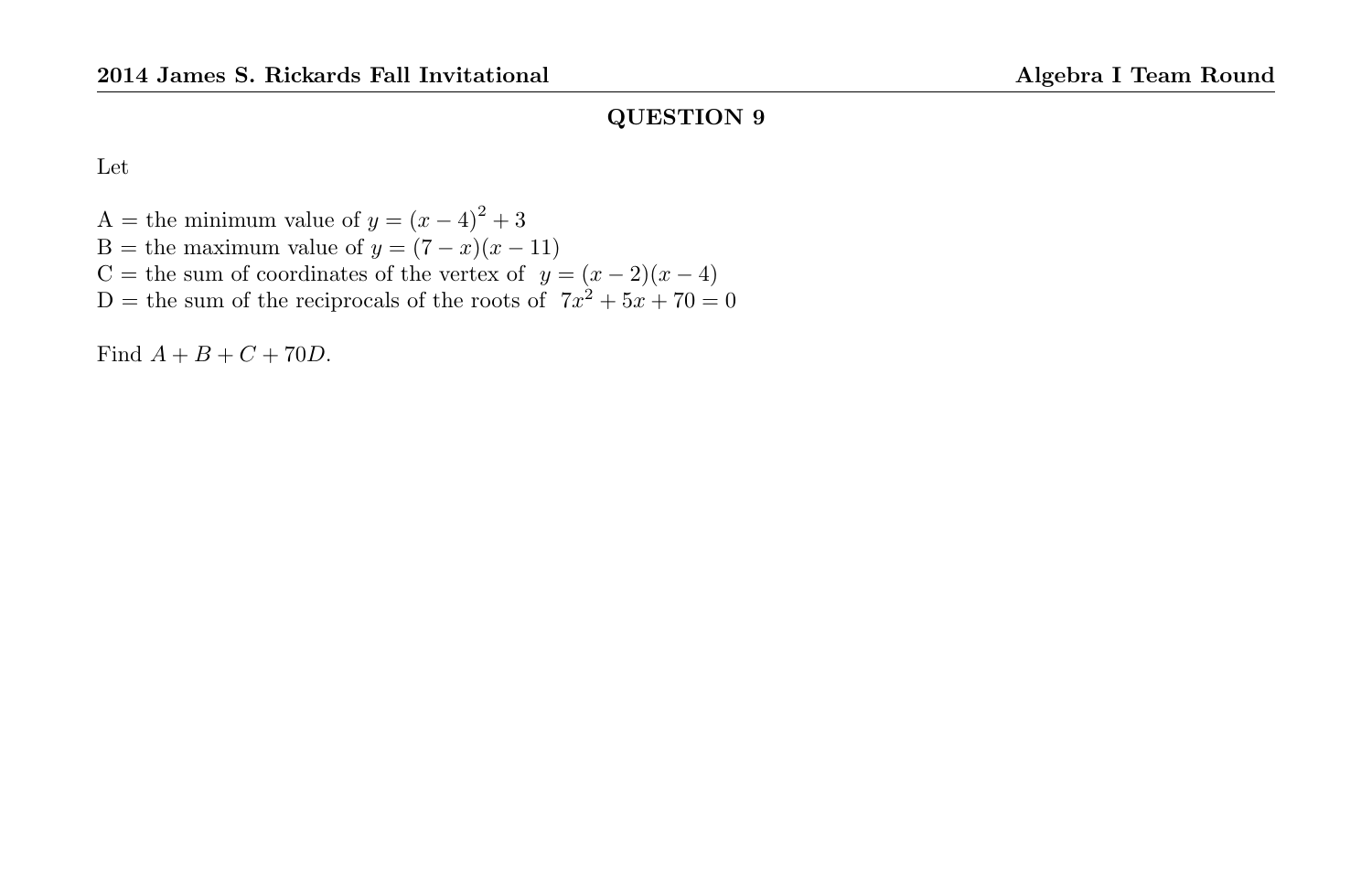Let

- $A =$  the sum of the coordinates of the midpoint of the segment with endpoints  $(2,10)$  and  $(8, 12)$
- $B =$  the magnitude of the segment with endpoints  $(5,10)$  and  $(8,14)$
- $C =$  the slope of the line perpendicular to y=7x+4
- $D =$  the number of distinct ways you can arrange the letters in the word JEEWOO

Find  $A + B + 7C + D$ .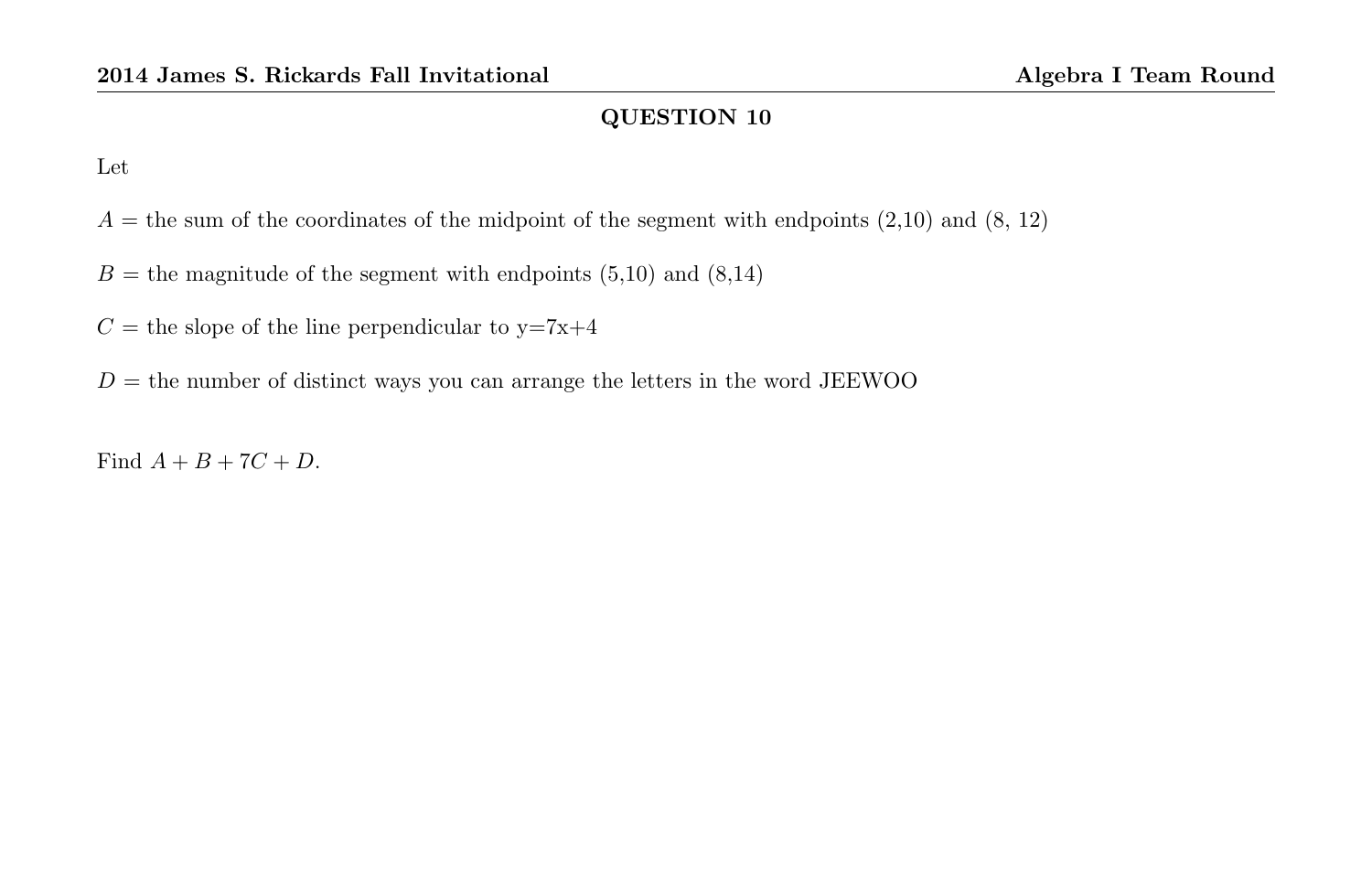Let

 $A =$  the number of solutions to  $11x + 5 = 15x + 3$ 

 $B =$  the area of the part of a circle with a radius of 6 that is centered at the origin with the following restrictions:  $x > 0, y > 0$ 

 $C =$  the area bounded by the x and y axis and the line  $x + y = 5$ 

Compute  $A + \frac{B}{2}$  $\frac{D}{9\pi} + C$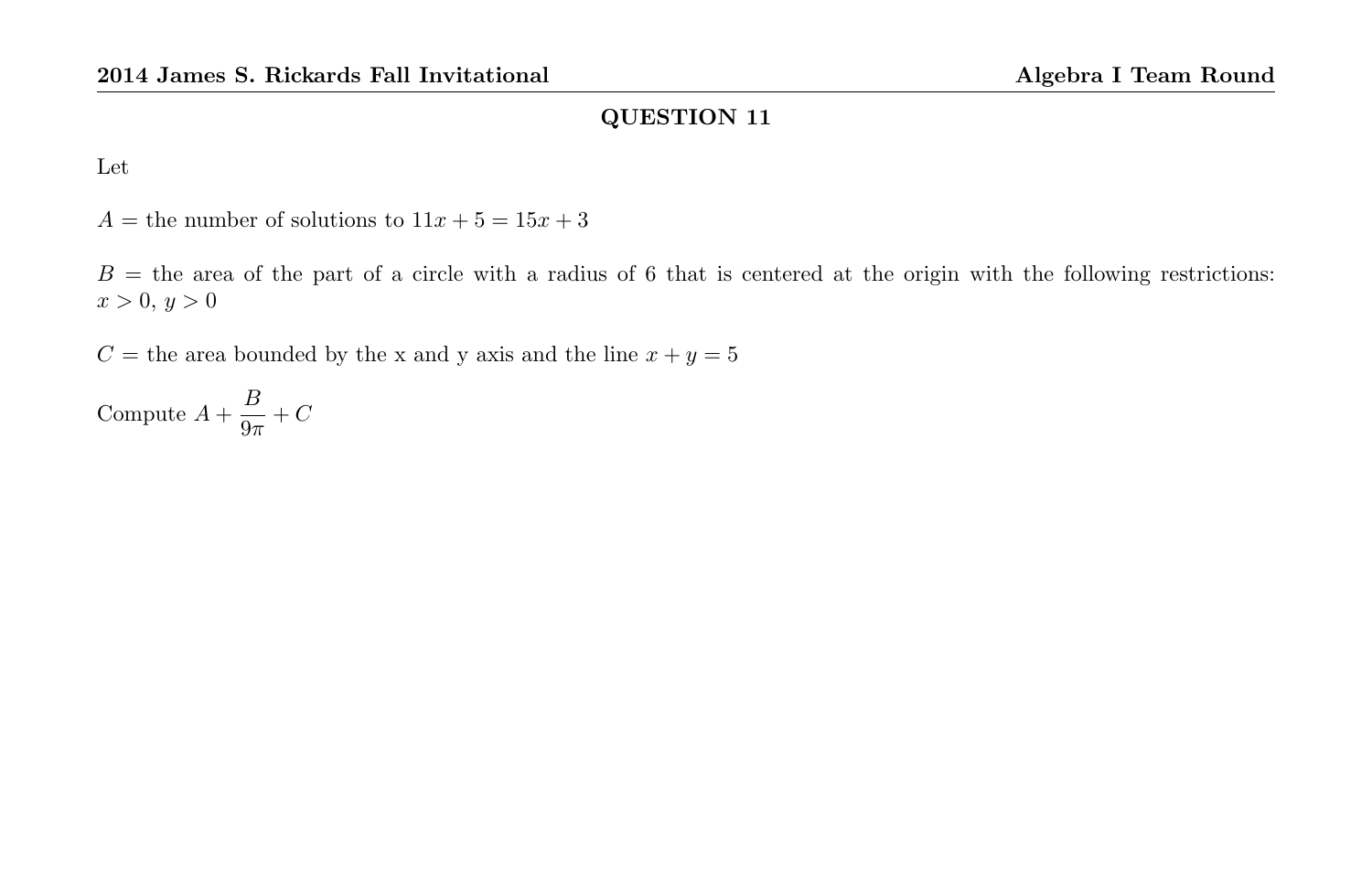Let

- $A=$  the number of integral values of  $x$  that satisfy  $\vert 3x+4\vert <5$
- $B={\rm the}$  number of integral values of  $x$  that satisfy  $|x-15|<14$

 $C={\rm the\ number\ of\ integral\ values\ of\ }x\ {\rm that\ satisfy\ } |4x-12|<10$ 

Find  $A^2B^{-1}C$ .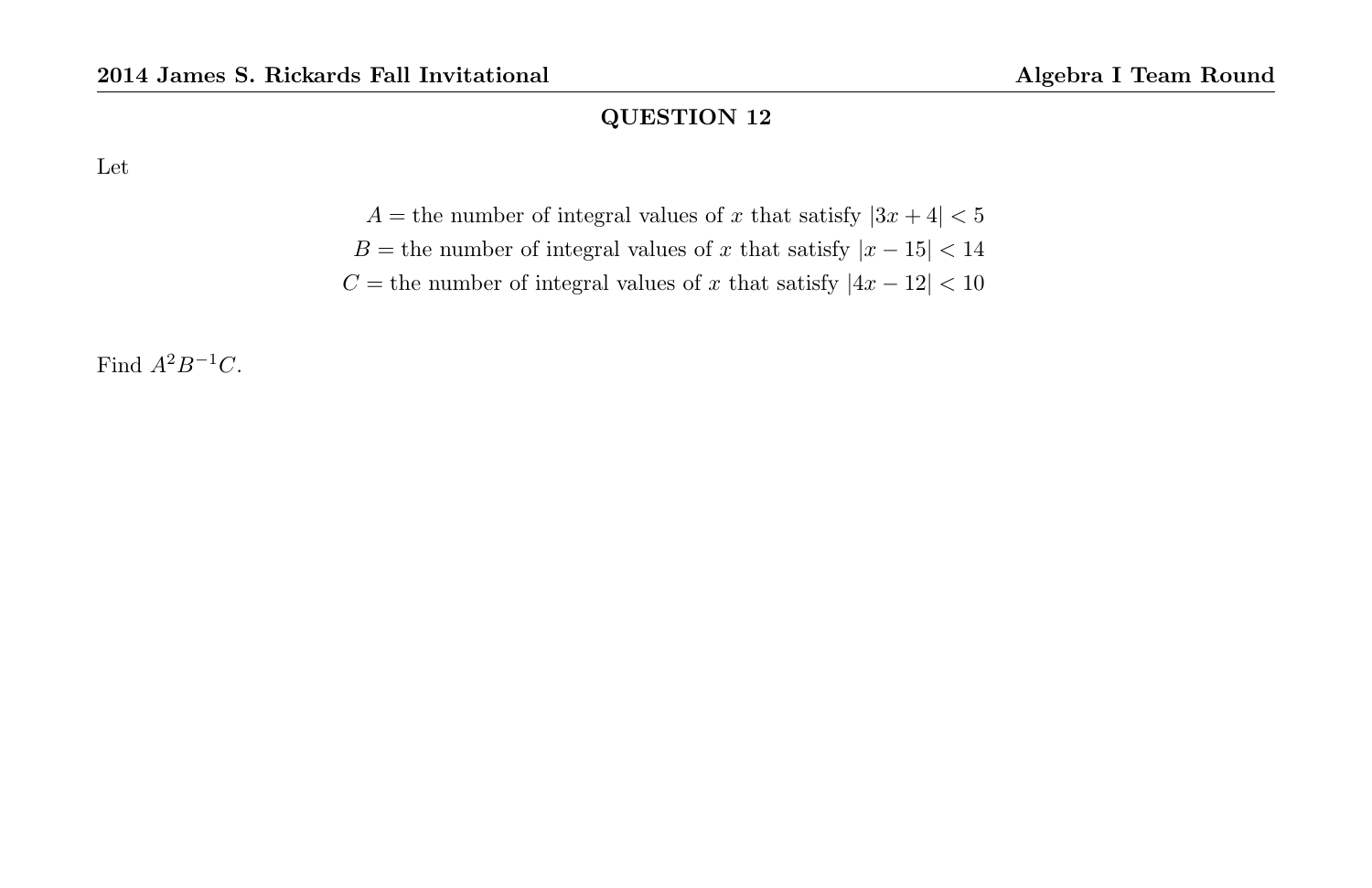Find the sum of the coordinates of the 3 points of intersection of the following lines

 $y = 4x + 4$  $y = 3x + 13$  $y = -5x - 3.$